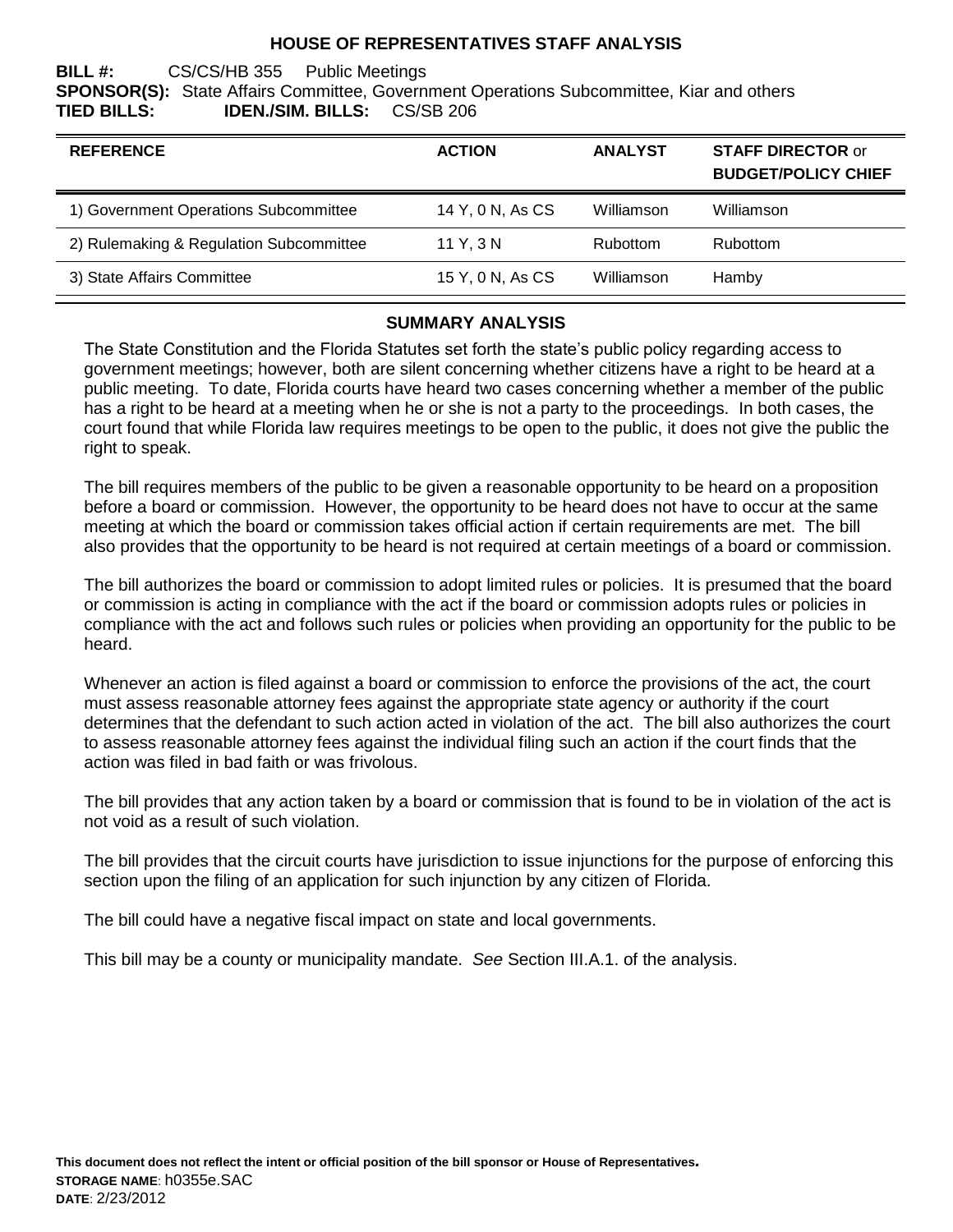## **FULL ANALYSIS**

## **I. SUBSTANTIVE ANALYSIS**

## A. EFFECT OF PROPOSED CHANGES:

## **Background**

### State Constitution: Open Meetings

Article I, s. 24(b) of the State Constitution sets forth the state's public policy regarding access to government meetings. The section requires that all meetings of any collegial public body of the executive branch of state government or of any collegial public body of a county, municipality, school district, or special district, at which official acts are to be taken or at which public business of such body is to be transacted or discussed, be open and noticed to the public.

Article I, s. 24(c) of the State Constitution authorizes the Legislature to provide exemptions from the open meeting requirements upon a two-thirds vote of both legislative chambers, in a bill that specifies the public necessity giving rise to the exemption.

#### Government in the Sunshine Law

Public policy regarding access to government meetings also is addressed in the Florida Statutes. Section 286.011, F.S., also known as the "Government in the Sunshine Law" or "Sunshine Law," further requires that all meetings of any board or commission of any state agency or authority or of any agency or authority of any county, municipal corporation, or political subdivision, at which official acts are to be taken be open to the public at all times.<sup>1</sup> The board or commission must provide reasonable notice of all public meetings.<sup>2</sup> Public meetings may not be held at any location that discriminates on the basis of sex, age, race, creed, color, origin or economic status or which operates in a manner that unreasonably restricts the public's access to the facility. $3$  Minutes of a public meeting must be promptly recorded and be open to public inspection.<sup>4</sup>

### Right to Speak at Meetings

The State Constitution and the Florida Statutes are silent concerning whether citizens have a right to be heard at a public meeting. To date, Florida courts have heard two cases concerning whether a member of the public has a right to be heard at a meeting when he or she is not a party to the proceedings.<sup>5</sup>

In *Keesler v. Community Maritime Park Associates, Inc.*,<sup>6</sup> the plaintiffs sued the Community Maritime Park Associates, Inc., (CMPA) alleging that the CMPA violated the Sunshine Law by not providing the plaintiffs with the opportunity to speak at a meeting concerning the development of certain waterfront property. The plaintiffs argued that the phrase "open to the public" granted citizens the right to speak at public meetings. The First District Court of Appeal held:

 $\overline{a}$ 

<sup>1</sup> Section 286.011(1), F.S.

<sup>2</sup> *Id.*

 $3$  Section 286.011(6), F.S.

<sup>4</sup> Section 286.011(2), F.S.

<sup>&</sup>lt;sup>5</sup> Florida courts have heard numerous cases regarding Sunshine Law violations; however, only two appear to be on point regarding the public"s right to speak at a public meeting. Other cases have merely opined that the public has an inalienable right to be present and to be heard. The courts have opined that "boards should not be allowed, through devious methods, to "deprive the public of this inalienable right to be present and to be heard at all deliberations wherein decisions affecting the public are being made."" *See, e.g., Board of Public Instruction of Broward County v. Doran*, 224 So.2d 693, 699 (Fla. 1969) (specified boards and commissions . . . should not be allowed to deprive the public of this inalienable right to be present and to be heard at all deliberations wherein decisions affecting the public are being made); *Krause v. Reno*, 366 So.2d 1244, 1250 (Fla. 3<sup>rd</sup> DCA 1979) ("citizen input factor" is an important aspect of public meetings); *Homestead-Miami Speedway, LLC v. City of Miami*, 828 So.2d 411 (Fla. 3<sup>rd</sup> DCA 2002) (city did not violate Sunshine Law when there was public participation and debate in some but not all meetings regarding a proposed contract).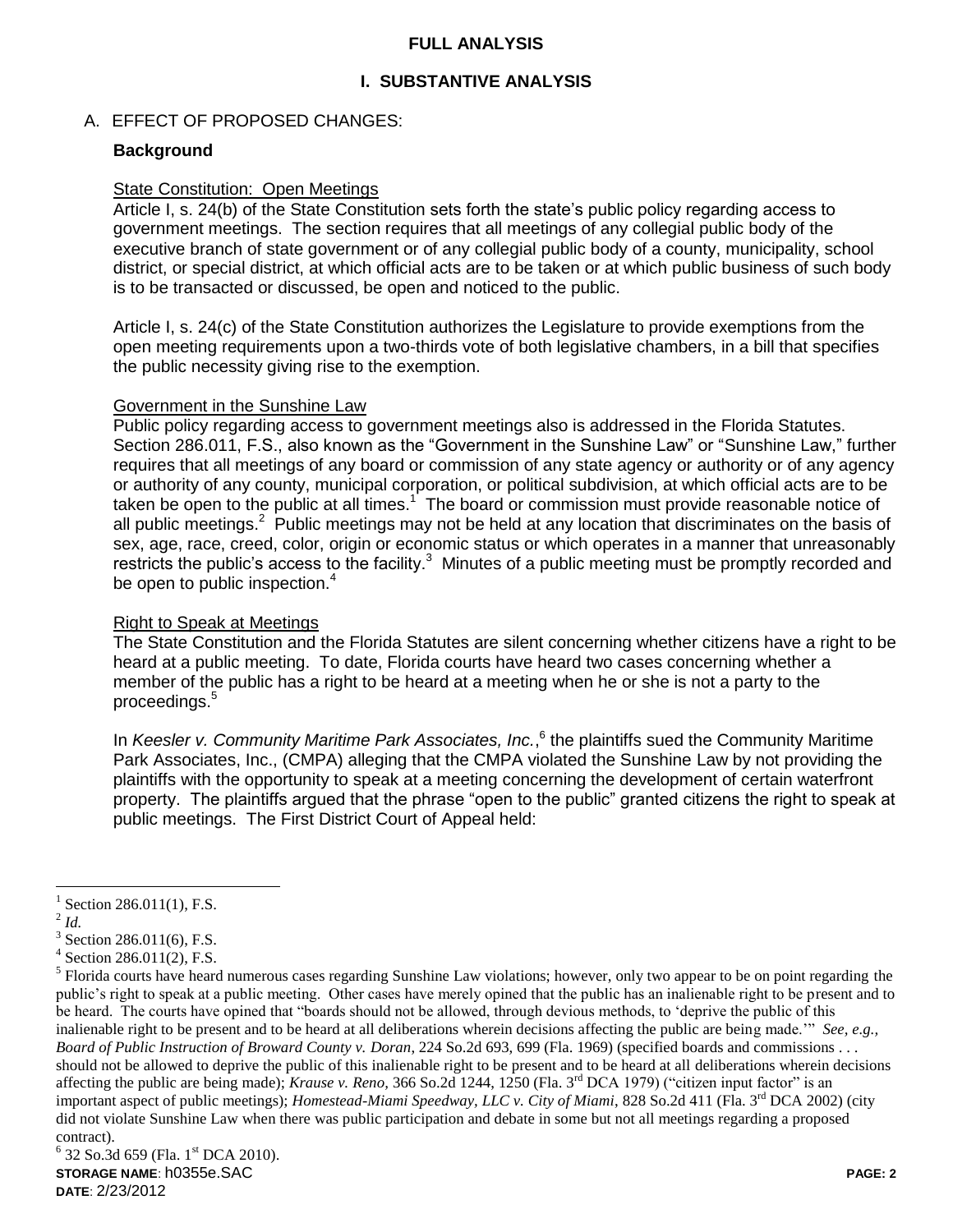Relying on the language in *Marston*,<sup>7</sup> the trial court determined that, although the Sunshine Law requires that meetings be open to the public, the law does not give the public the right to speak at the meetings. Appellants have failed to point to any case construing the phrase "open to the public" to grant the public the right to speak, and in light of the clear and unambiguous language in *Marston* (albeit dicta), we are not inclined to broadly construe the phrase as granting such a right here.<sup>8</sup>

The second case, *Kennedy v. St. Johns Water Management District,* <sup>9</sup> was argued before the Fifth District Court of Appeal on October 13, 2011. At a meeting of the St. Johns Water Management District (District), the overflow crowd was put in other rooms and provided a video feed of the meeting. Additionally, the District limited participation in the meeting by members of a group called "The St. Johns Riverkeeper." Only the St. Johns Riverkeeper representative and attorney were allowed to address the District board. Mr. Kennedy, who wanted to participate in the discussion, sued arguing that the Sunshine Law requires that citizens be given the opportunity to be heard. Mr. Kennedy also alleged that the District violated the Sunshine Law by failing to have a large enough facility to allow all who were interested in attending the meeting to be present in the meeting room. On October 25, 2011, the Fifth District Court of Appeal affirmed the trial court's ruling that the District did not violate the Sunshine Law as alleged.

# **Effect of Bill**

The bill creates a new section of law governing the opportunity for the public to be heard at public meetings of a board or commission of any state agency or authority or of any agency or authority of any county, municipal corporation, or political subdivision (board or commission). It requires members of the public to be given a reasonable opportunity to be heard on a proposition before a board or commission. However, the opportunity to be heard does not have to occur at the same meeting at which the board or commission takes official action if the opportunity:

- Occurs at a meeting that meets the same notice requirements as the meeting at which the board or commission will take official action on the item;
- Occurs at a meeting that is during the decisionmaking process; and
- Is within reasonable proximity before the meeting at which the board or commission takes the official action.

It is unclear what is meant by the terms "proposition" and "reasonable proximity" because the terms are not defined.

The opportunity to be heard is not required for purposes of meetings that are exempt from open meeting requirements. In addition, the opportunity to be heard is not required when a board or commission is considering:

- An official act that must be taken to deal with an emergency situation affecting the public health, welfare, or safety, when compliance with the requirements would cause an unreasonable delay in the ability of the board or commission to act;
- An official act involving no more than a ministerial act; or
- A meeting in which the board or commission is acting in a quasi-judicial capacity with respect to the rights or interests of a person, except as otherwise provided by law.

It is unclear what is considered an "unreasonable delay" when deciding if the public's opportunity to be heard should be usurped.

 $\overline{a}$ 

 $^7$  In *Wood v Marston*, the Florida Supreme Court held that the University of Florida improperly closed meetings of a committee charged with soliciting and screening applicants for the deanship of the college of law. However, the *Marston* court noted "nothing in this decision gives the public the right to be more than spectators. The public has no authority to participate in or to interfere with the decision-making process." *Wood v. Marston*, 442 So.2d 934, 941 (Fla. 1983).

<sup>8</sup> *Keesler* at 660-661.

**STORAGE NAME**: h0355e.SAC **PAGE: 3** <sup>9</sup> 2011 WL 5124949 (Fla. 5<sup>th</sup> DCA 2011).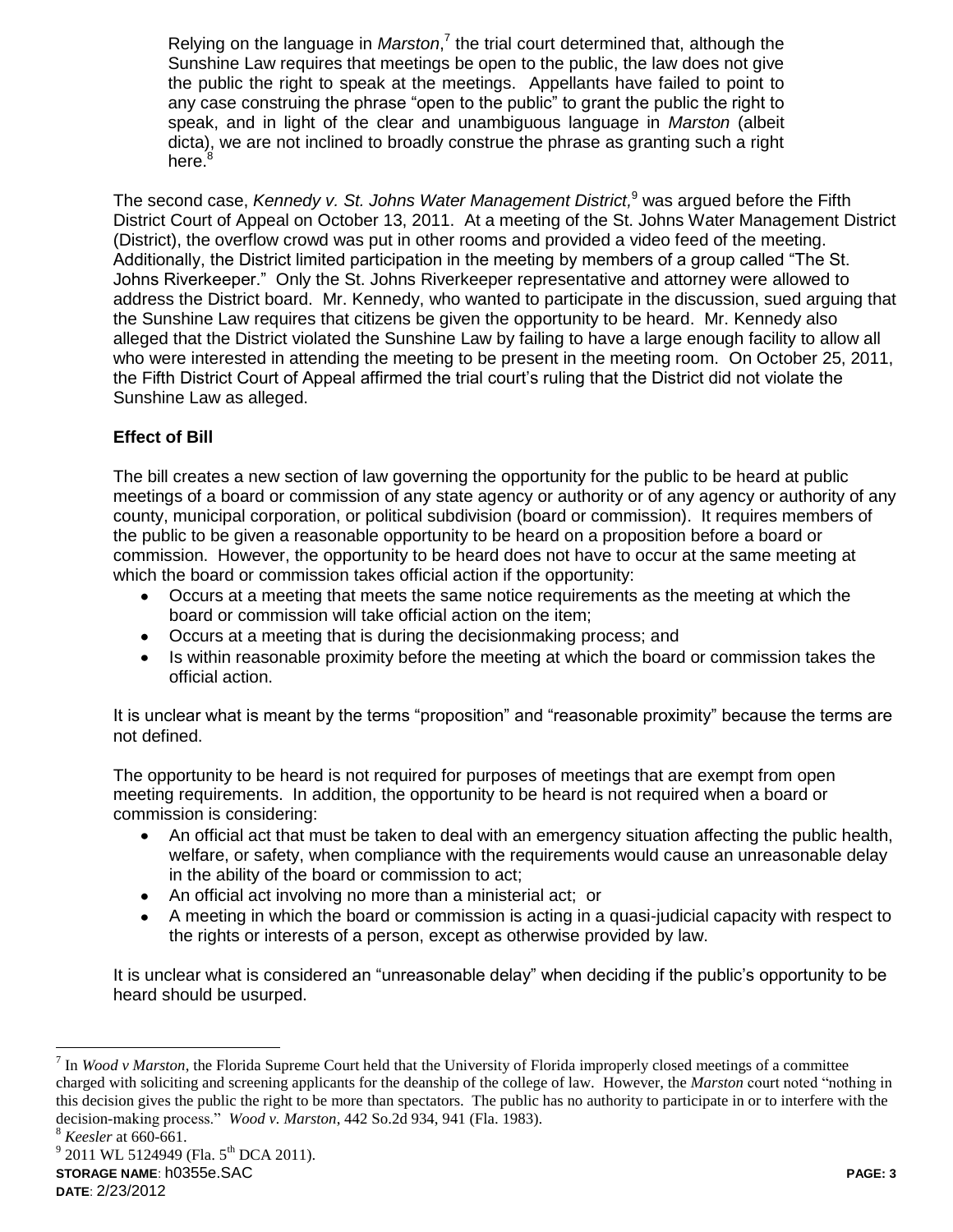If the board or commission adopts rules or policies to govern the opportunity to be heard, then those rules or policies must be limited to those that:

- Limit the time that an individual has to address the board or commission;
- Require, at meetings in which a large number of individuals wish to be heard, that a representative of a group or faction on an item, rather than all of the members of the group or faction, address the board or commission;
- Prescribe procedures or forms for an individual to use in order to inform the board or  $\bullet$ commission of a desire to be heard, to indicate his or her support, opposition, or neutrality on a proposition, and to indicate his or her designation of a representative to speak for him or her or his or her group on a proposition if he or she so chooses; or
- Designate a specified period of time for public comment.

It authorizes the adoption of rules or policies that require representatives of factions or groups to address the board, but does not appear to allow rulemaking to govern the manner of selecting such representatives. Neither does the bill define factions or groups.

It is presumed that the board or commission is acting in compliance with the act if the board or commission adopts rules or policies in compliance with the act and follows such rules or policies when providing an opportunity to be heard.

Whenever an action is filed against a board or commission to enforce the provisions of this act, the court must assess reasonable attorney fees against the appropriate state agency or authority if the court determines that the defendant to such action acted in violation of the act. The bill also authorizes the court to assess reasonable attorney fees against the individual filing such an action if the court finds that the action was filed in bad faith or was frivolous. These provisions do not apply to a state attorney or his or her duly authorized assistants or any officer charged with enforcing the provisions of the act.

The bill provides that any action taken by a board or commission that is found to be in violation of the act is not void as a result of such violation.

The bill provides that the circuit courts have jurisdiction to issue injunctions for the purpose of enforcing this section upon the filing of an application for such injunction by any citizen of Florida.

B. SECTION DIRECTORY:

Section 1 creates s. 286.0114, F.S., providing that the public be provided with a reasonable opportunity to be heard at public meetings.

Section 2 provides an effective date of July 1, 2012.

## **II. FISCAL ANALYSIS & ECONOMIC IMPACT STATEMENT**

- A. FISCAL IMPACT ON STATE GOVERNMENT:
	- 1. Revenues:

None.

2. Expenditures:

*See* FISCAL COMMENTS.

## B. FISCAL IMPACT ON LOCAL GOVERNMENTS:

1. Revenues:

None.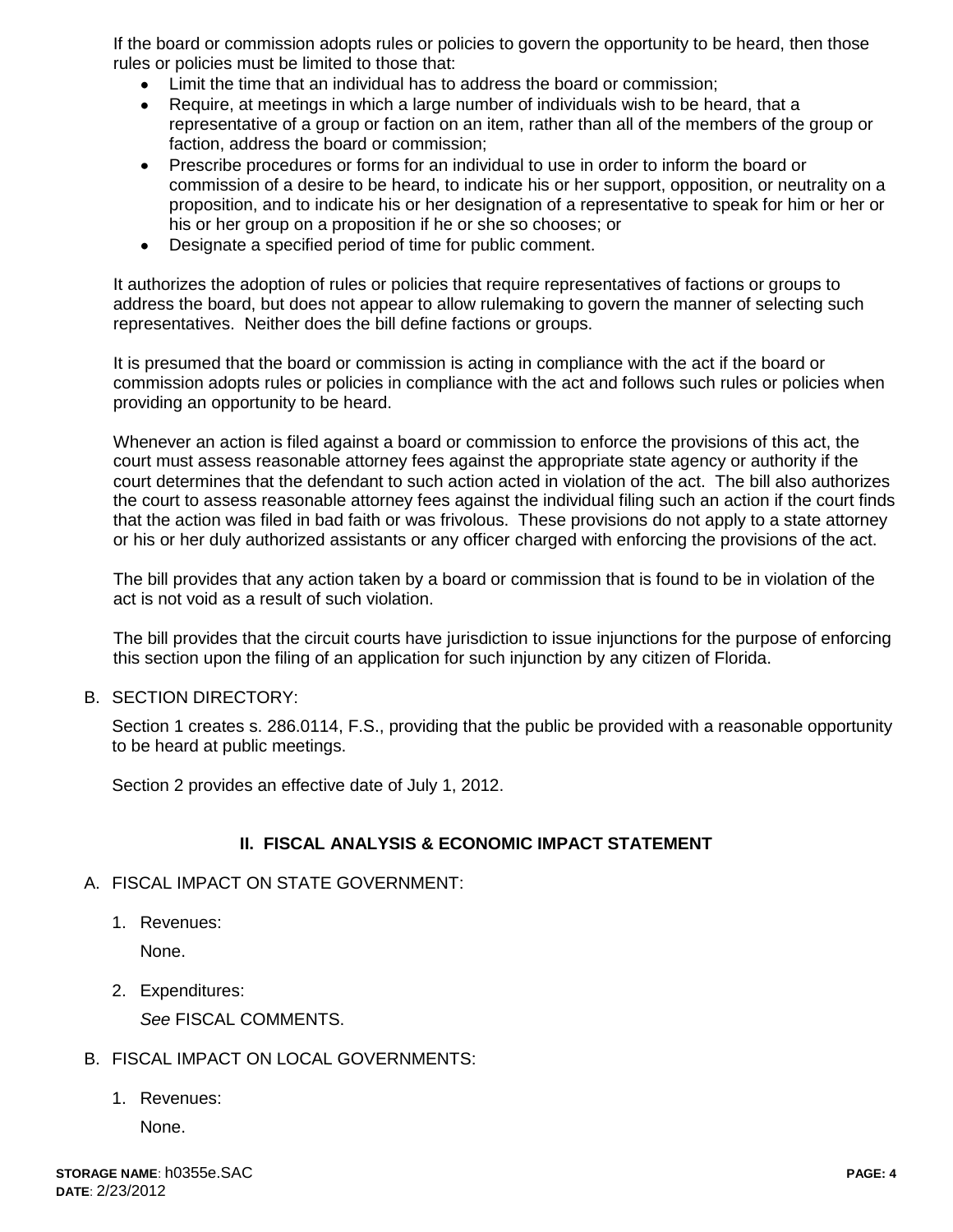2. Expenditures:

*See* FISCAL COMMENTS.

C. DIRECT ECONOMIC IMPACT ON PRIVATE SECTOR:

None.

D. FISCAL COMMENTS:

Governmental entities could incur additional meeting related expenses because longer and more frequent meetings could be required when considering items of great public interest. As a result, it is likely staff would have to be compensated, security would have to be provided, and other expenses related to the meeting and meeting facility would be incurred. The amount of those potential expenses is indeterminate and would vary depending on the magnitude of each issue and the specific associated meeting requirements.<sup>10</sup>

In addition, the uncertainties in the bill could generate lawsuits over its meaning and application to particular situations. The cost of defending such suits would be indeterminate.

# **III. COMMENTS**

# A. CONSTITUTIONAL ISSUES:

1. Applicability of Municipality/County Mandates Provision:

The mandates provision of Art. VII, s. 18 of the State Constitution may apply because this bill could cause counties and municipalities to incur additional expenses associated with longer meetings or increased meetings due to the new requirement that the public be provided with the opportunity to speak at such meetings; however, an exemption may apply if the bill results in an insignificant fiscal impact to county or municipal governments. The exceptions to the mandates provision of Art. VII, s. 18, of the Florida Constitution appear to be inapplicable because the bill does not articulate a threshold finding of serving an important state interest.

2. Other:

None.

B. RULE-MAKING AUTHORITY:

The bill authorizes a board or commission to adopt limited rules or policies governing the opportunity to be heard. The limited rules or policies may require, at meetings in which a large number of individuals wish to be heard, that representatives of groups or factions on an item, rather than all of the members of the groups or actions, address the board or commission. It requires representatives of factions or groups to address the board, but does not appear to allow rulemaking to govern the manner of selecting such representatives.

C. DRAFTING ISSUES OR OTHER COMMENTS:

## Drafting Issue

The bill creates s. 286.0114, F.S., to provide provisions governing the opportunity for the public to be heard at a public meeting of a board or commission. It is suggested that the provisions be created in s. 286.0110, F.S., in order to ensure that the provisions are placed in law behind the Sunshine Law. As currently drafted, the opportunity to speak provisions would be placed in law behind exemptions to the Sunshine Law.

 $\overline{a}$ 

**STORAGE NAME**: h0355e.SAC **PAGE: 5** <sup>10</sup> According to the Commission on Ethics, "the only potential concern would be an increase in the length of the meetings and the possible need, and fiscal impact, of Commission members extending their stay in Tallahassee." Analysis of HB 355 (2012) by the Commission on Ethics (on file with the Government Operations Subcommittee).